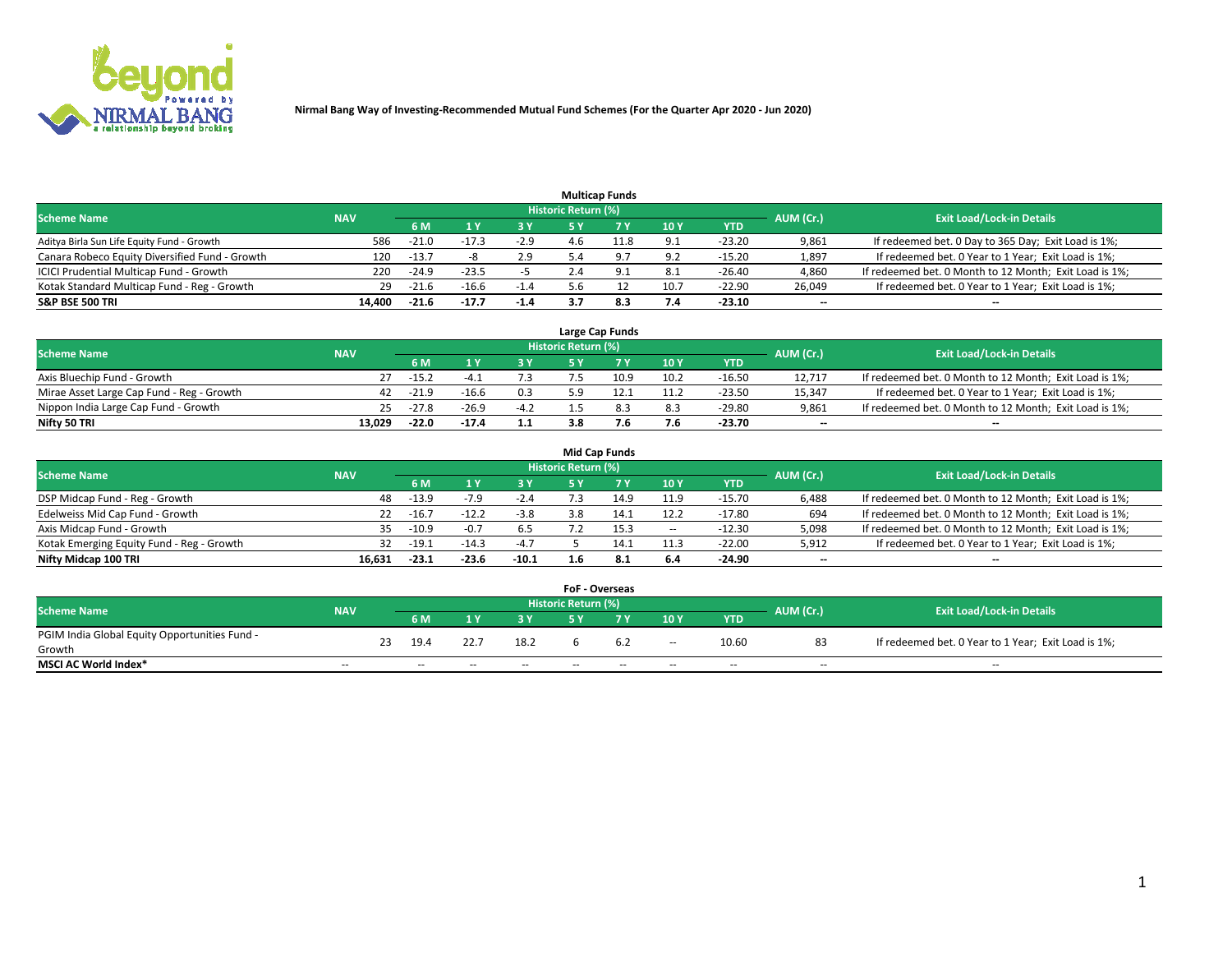

|                                                  |            |         |         |        |                     | Large & Midcap |      |            |           |                                                        |
|--------------------------------------------------|------------|---------|---------|--------|---------------------|----------------|------|------------|-----------|--------------------------------------------------------|
| <b>Scheme Name</b>                               | <b>NAV</b> |         |         |        | Historic Return (%) |                |      |            | AUM (Cr.) | <b>Exit Load/Lock-in Details</b>                       |
|                                                  |            | 6 M     |         |        |                     |                | 10Y  | <b>YTD</b> |           |                                                        |
| Canara Robeco Emerging Equities - Growth         | 80         | $-15.0$ | $-12.4$ | -1.9   |                     |                | 14.9 | $-17.50$   | 4,846     | If redeemed bet. 0 Year to 1 Year; Exit Load is 1%;    |
| Invesco India Growth Opportunities Fund - Growth | 29         | $-19.6$ | $-12.6$ | 1.6    |                     | 10.9           | 9.8  | $-20.80$   | 1,986     | If redeemed bet. 0 Year to 1 Year; Exit Load is 1%;    |
| Sundaram Large and Mid Cap Fund - Reg - Growth   | 27         | $-25.9$ |         | $-1.9$ |                     | 10.4           | 7.5  | $-26.40$   | 885       | If redeemed bet. 0 Month to 12 Month; Exit Load is 1%; |
| Principal Emerging Bluechip Fund - Growth        | 88         | $-16.6$ | $-12.2$ | $-2.5$ |                     | 14.9           | 11.7 | $-18.60$   | 1,822     | If redeemed bet. 0 Day to 365 Days; Exit Load is 1%;   |
| NIFTY Large Midcap 250 TRI                       | 5.749      | $-20.7$ | $-17.6$ | $-2.5$ | 4.4                 | 9.9            | 8.4  | $-22.50$   | $- -$     | $\overline{\phantom{a}}$                               |

|                                  |            |         |       |        |                     | <b>Focused Funds</b> |                          |          |                          |                                                        |
|----------------------------------|------------|---------|-------|--------|---------------------|----------------------|--------------------------|----------|--------------------------|--------------------------------------------------------|
| <b>Scheme Name</b>               | <b>NAV</b> |         |       |        | Historic Return (%) |                      |                          |          | AUM (Cr.)                | <b>Exit Load/Lock-in Details</b>                       |
|                                  |            | 6 M     |       |        |                     |                      | 10Y                      | YTD      |                          |                                                        |
| Axis Focused 25 Fund - Growth    |            | $-19.3$ | -8.2  | 2.8    |                     | 10.8                 | $\overline{\phantom{a}}$ | $-20.30$ | 9.493                    | If redeemed bet. 0 Month to 12 Month; Exit Load is 1%; |
| SBI Focused Equity Fund - Growth | 123        | $-17.2$ |       |        |                     |                      | 13.3                     | $-19.60$ | 7,968                    | If redeemed bet. 0 Year to 1 Year; Exit Load is 1%;    |
| <b>S&amp;P BSE 500 TRI</b>       | 14.400     | $-21.6$ | -17.7 | $-1.4$ |                     |                      | 7.4                      | $-23.10$ | $\overline{\phantom{a}}$ | $\overline{\phantom{a}}$                               |

| <b>Small Cap Funds</b>                      |            |                                  |         |         |        |        |       |            |       |                                                     |  |  |  |
|---------------------------------------------|------------|----------------------------------|---------|---------|--------|--------|-------|------------|-------|-----------------------------------------------------|--|--|--|
| <b>Scheme Name</b>                          | AUM (Cr.)  | <b>Exit Load/Lock-in Details</b> |         |         |        |        |       |            |       |                                                     |  |  |  |
|                                             | <b>NAV</b> | 6 M                              |         | 3 Y     |        |        | 10Y   | <b>YTD</b> |       |                                                     |  |  |  |
| HDFC Small Cap Fund - Growth                | 28         | $-28.3$                          | $-33.5$ | $-8.5$  | 2.4    |        | 7.5   | $-27.90$   | 6,835 | If redeemed bet. 0 Year to 1 Year; Exit Load is 1%; |  |  |  |
| L&T Emerging Businesses Fund - Reg - Growth |            | $-29.1$                          | $-31.7$ | $-11.3$ |        | $\sim$ | $- -$ | $-29.70$   | 4,268 | If redeemed bet. 0 Year to 1 Year; Exit Load is 1%; |  |  |  |
| SBI Small Cap Fund - Growth                 |            | $-18.7$                          | $-13.7$ | 0.1     |        | 19'    | 15.5  | $-19.00$   | 3,280 | If redeemed bet. 0 Year to 1 Year; Exit Load is 1%; |  |  |  |
| Nifty Smallcap 100 TRI                      | 4.828      | $-31.5$                          | -36.5   | $-18.8$ | $-5.2$ |        | 2.2   | -32.60     | $- -$ | $\overline{\phantom{a}}$                            |  |  |  |

| ELSS Schemes (Tax Saving u/s 80-C)           |                                                                                                                 |         |         |           |        |        |        |            |                          |                          |  |  |  |  |  |
|----------------------------------------------|-----------------------------------------------------------------------------------------------------------------|---------|---------|-----------|--------|--------|--------|------------|--------------------------|--------------------------|--|--|--|--|--|
|                                              | <b>Historic Return (%)</b><br><b>Exit Load/Lock-in Details</b><br><b>Scheme Name</b><br><b>NAV</b><br>AUM (Cr.) |         |         |           |        |        |        |            |                          |                          |  |  |  |  |  |
|                                              |                                                                                                                 | 6 M     | 1 Y     | <b>3Y</b> | 5 Y    | 7 V    | 10Y    | <b>YTD</b> |                          |                          |  |  |  |  |  |
| Aditya Birla Sun Life Tax Relief 96 - Growth | 27                                                                                                              | $-14.5$ | $-11.8$ | 0.3       | 5.1    | 12.7   | 9.7    | $-16.10$   | 9,372                    | Nil                      |  |  |  |  |  |
| Axis Long Term Equity Fund - Growth          | 40                                                                                                              | $-17.7$ |         | 3.9       | 6.1    | 14.8   | 14.2   | $-18.50$   | 19,632                   | Nil                      |  |  |  |  |  |
| Canara Robeco Equity Tax Saver Fund - Growth | 59                                                                                                              | $-12.5$ |         |           | 5.5    | 10.3   | 9.6    | $-14.20$   | 941                      | Nil                      |  |  |  |  |  |
| Invesco India Tax Plan - Growth              | 44                                                                                                              | $-16.6$ | $-10.1$ | 1.5       | 5.4    | 12.2   | 10.8   | $-18.20$   | 806                      | Nil                      |  |  |  |  |  |
| Mirae Asset Tax Saver Fund - Reg - Growth    | 15                                                                                                              | $-20.7$ | $-13.3$ | 1.5       | $\sim$ | $\sim$ | $\sim$ | $-22.30$   | 3,184                    | Nil                      |  |  |  |  |  |
| S&P BSE 200 TRI                              | 4,689                                                                                                           | $-21.3$ | $-16.8$ | $-0.3$    | 4.1    | 8.4    | 7.8    | $-22.90$   | $\overline{\phantom{a}}$ | $\overline{\phantom{a}}$ |  |  |  |  |  |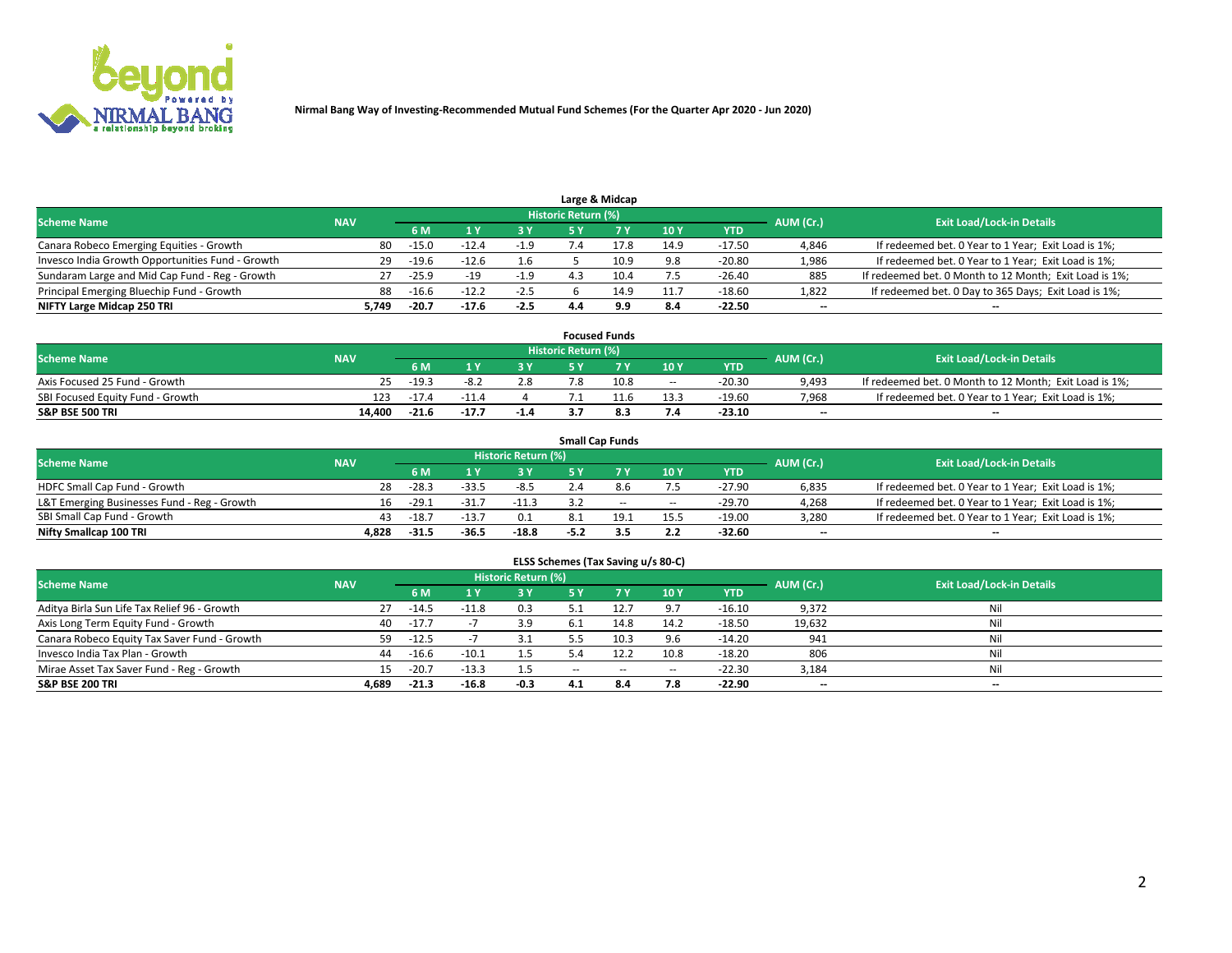

| <b>Contra/Value Fund</b>                  |            |                                  |         |        |     |  |      |            |       |                                                     |  |  |  |
|-------------------------------------------|------------|----------------------------------|---------|--------|-----|--|------|------------|-------|-----------------------------------------------------|--|--|--|
| <b>Scheme Name</b>                        | AUM (Cr.)  | <b>Exit Load/Lock-in Details</b> |         |        |     |  |      |            |       |                                                     |  |  |  |
|                                           | <b>NAV</b> | 6 M                              |         | 2 V    |     |  | 10Y  | <b>YTD</b> |       |                                                     |  |  |  |
| Kotak India EQ Contra Fund - Reg - Growth | 42         | $-21.8$                          | $-17.6$ | 0.9    | : വ |  | 7.9  | $-23.20$   | 726   | If redeemed bet. 0 Year to 1 Year; Exit Load is 1%; |  |  |  |
| Invesco India Contra Fund - Growth        | 40         | $-17.1$                          | $-13.5$ | 0.9    |     |  | 10.4 | $-18.60$   | 3,658 | If redeemed bet. 0 Year to 1 Year; Exit Load is 1%; |  |  |  |
| UTI Value Opportunities Fund - Growth     | 51         | $-18.8$                          | $-15$   | -1.4   |     |  |      | $-21.50$   | 3,763 | If redeemed bet. 0 Year to 1 Year; Exit Load is 1%; |  |  |  |
| Nippon India Value Fund - Growth          | 57         | $-23.2$                          | $-20.8$ | $-4.3$ |     |  | 7.3  | $-24.50$   | 2,463 | If redeemed bet. 0 Year to 1 Year; Exit Load is 1%; |  |  |  |
| <b>S&amp;P BSE 500 TRI</b>                | 14.400     | $-21.6$                          | $-17.7$ | $-1.4$ |     |  | 7.4  | $-23.10$   | $- -$ | $-$                                                 |  |  |  |

|                                                                           |            |         |         |                            |     | Sector/Thematic |                   |          |           |                                                        |
|---------------------------------------------------------------------------|------------|---------|---------|----------------------------|-----|-----------------|-------------------|----------|-----------|--------------------------------------------------------|
| <b>Scheme Name</b>                                                        | <b>NAV</b> |         |         | <b>Historic Return (%)</b> |     |                 |                   |          | AUM (Cr.) | <b>Exit Load/Lock-in Details</b>                       |
|                                                                           |            | 6 M     |         | 3 Y                        | 5 Y |                 | 10Y               | YTD      |           |                                                        |
| Canara Robeco Consumer Trends Fund - Reg -<br>Growth                      | 36         | $-16.1$ | $-4.9$  | 3.4                        | 7.9 | 11.8            | 11.9              | $-16.10$ | 351       | If redeemed bet. 0 Year to 1 Year; Exit Load is 1%;    |
| Mirae Asset Great Consumer Fund - Growth                                  | 29         | $-22.9$ | $-13.5$ | 1.9                        | 5.6 |                 | $\hspace{0.05cm}$ | $-23.30$ | 865       | If redeemed bet. 0 Year to 1 Year; Exit Load is 1%;    |
| <b>ICICI Prudential Technology Fund - Growth</b>                          | 49         | $-14.5$ | $-14.6$ | 7.2                        | 5.2 | 13.7            | 13                | $-15.10$ | 349       | If redeemed bet. 0 Day to 15 Day; Exit Load is 1%;     |
| Nippon India Pharma Fund - Growth                                         | 180        | 23.1    | 21.4    | 11.7                       | 6.8 | 14.4            | 13.9              | 18.70    | 2,851     | If redeemed bet. 0 Year to 1 Year; Exit Load is 1%;    |
| BNP Paribas India Consumption Fund - Reg - Growth                         | 11         | $-12.0$ | 0.1     | $\sim$                     |     |                 | $\sim$            | $-13.70$ | 491       | If redeemed bet. 0 Month to 12 Month; Exit Load is 1%; |
| ICICI Prudential Banking and Financial Services Fund -<br>Retail - Growth | 42         | $-36.8$ | $-33.5$ | $-8.7$                     | 3.7 | 9.5             | 10.7              | $-39.40$ | 2,716     | If redeemed bet. 0 Day to 15 Day; Exit Load is 1%;     |
| <b>S&amp;P BSE 500 TRI</b>                                                | 14.400     | $-21.6$ | $-17.7$ | $-1.4$                     | 3.7 | -8.3            | 7.4               | $-23.10$ | $- -$     | $\overline{\phantom{a}}$                               |

| <b>Dynamic Asset Allocation Funds</b>                      |            |         |         |                            |            |     |        |            |           |                                                          |  |  |  |
|------------------------------------------------------------|------------|---------|---------|----------------------------|------------|-----|--------|------------|-----------|----------------------------------------------------------|--|--|--|
| <b>Scheme Name</b>                                         | <b>NAV</b> |         |         | <b>Historic Return (%)</b> |            |     |        |            | AUM (Cr.) | <b>Exit Load/Lock-in Details</b>                         |  |  |  |
|                                                            |            | 6 M     |         | 3 Y                        | <b>5 Y</b> |     | 10Y    | <b>YTD</b> |           |                                                          |  |  |  |
| ICICI Prudential Balanced Advantage Fund - Reg -<br>Growth | 32         | $-14.0$ | $-8.4$  | 1.8                        |            | 9.3 | 10     | $-15.40$   | 24,834    | If redeemed bet. 0 Year to 1 Year; Exit Load is 1%;      |  |  |  |
| Invesco India Dynamic Equity Fund - Growth                 | 26         | $-12.0$ | $-7.3$  | 1.5                        | 4.7        | 9.3 | 8.5    | $-12.30$   | 684       | If redeemed bet. 0 Month to 3 Month; Exit Load is 0.25%; |  |  |  |
| Nippon India Balanced Advantage Fund - Growth              | 82         | $-11.9$ | -9      | 0.8                        | 4.4        |     | 8.9    | $-13.20$   | 2,682     | If redeemed bet. 0 Month to 12 Month; Exit Load is 1%;   |  |  |  |
| HDFC Balanced Advantage Fund - Growth                      | 155        | $-22.5$ | $-20.1$ | $-1.9$                     | 3.8        |     | 7.6    | $-23.40$   | 35,118    | If redeemed bet. 0 Year to 1 Year; Exit Load is 1%;      |  |  |  |
| SBI Dynamic Asset Allocation Fund - Reg - Growth           | 12         | $-12.4$ | $-9.8$  | 1.2                        |            | $-$ | $\sim$ | $-14.00$   | 574       | If redeemed bet. 0 Month to 12 Month; Exit Load is 1%;   |  |  |  |
| NIFTY 50 Hybrid Composite Debt 65:35 Index                 | 9.168      | $-11.7$ | -h      | 4.4                        |            | 8.3 | 8.4    | $-13.20$   |           | $\overline{\phantom{a}}$                                 |  |  |  |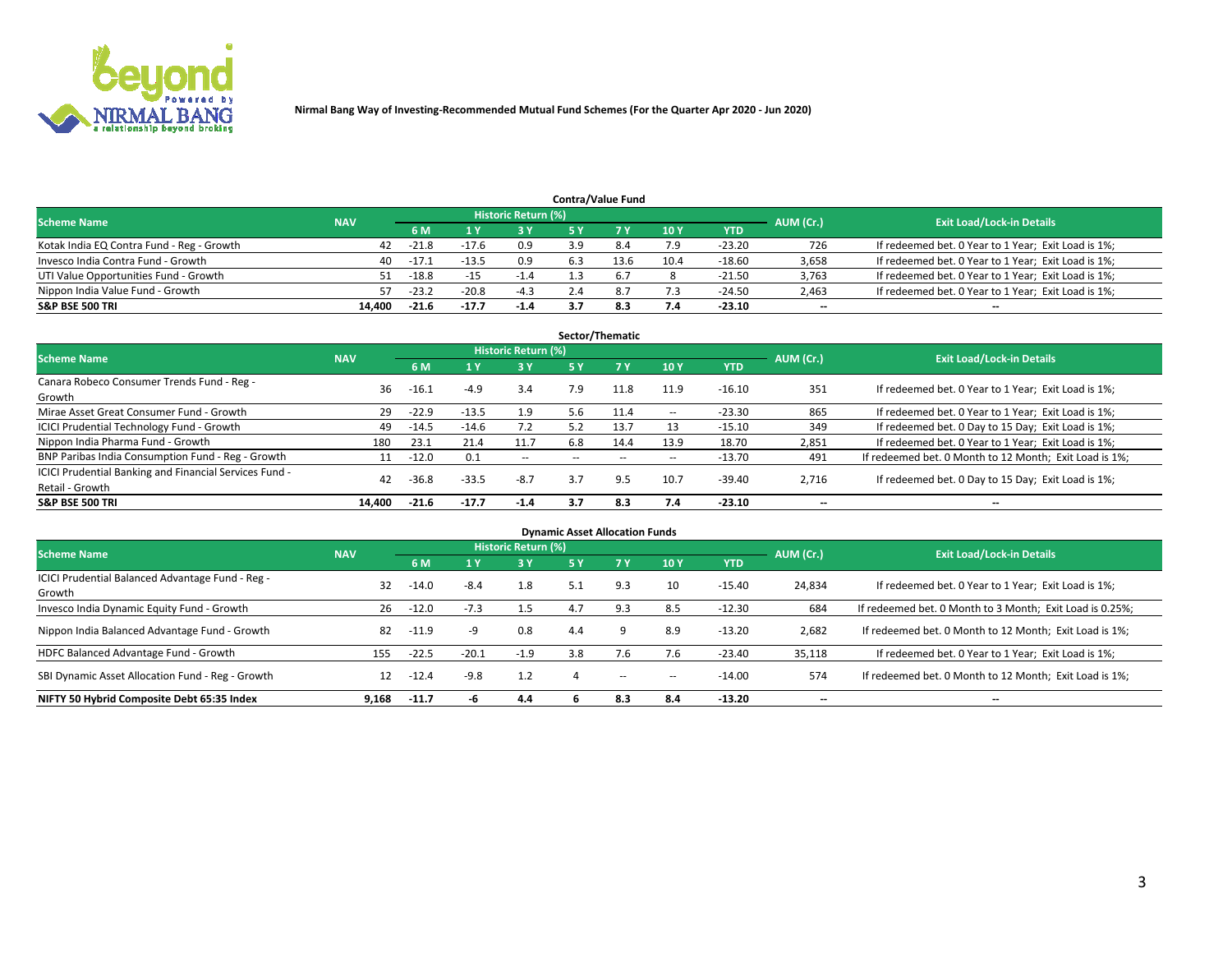

| <b>Hybrid Aggressive</b>                        |            |         |        |                     |                          |        |       |          |           |                                                        |  |  |  |
|-------------------------------------------------|------------|---------|--------|---------------------|--------------------------|--------|-------|----------|-----------|--------------------------------------------------------|--|--|--|
| <b>Scheme Name</b>                              | <b>NAV</b> |         |        | Historic Return (%) |                          |        |       |          | AUM (Cr.) | <b>Exit Load/Lock-in Details</b>                       |  |  |  |
|                                                 |            | 6 M     |        | 3 Y                 |                          |        | 10Y   | YTD      |           |                                                        |  |  |  |
| ICICI Prudential Equity & Debt Fund - Growth    | 112        | $-17.6$ |        | $-0.9$              |                          | 10.2   | 10.7  | $-19.80$ | 17,696    | If redeemed bet. 0 Year to 1 Year; Exit Load is 1%;    |  |  |  |
| Mirae Asset Hybrid - Equity Fund - Reg - Growth | 13         | -14.3   | -9.1   | 2.6                 | $\overline{\phantom{a}}$ | $\sim$ | $- -$ | $-16.20$ | 3,314     | If redeemed bet. 0 Year to 1 Year; Exit Load is 1%;    |  |  |  |
| SBI Equity Hybrid Fund - Growth                 | 122        | $-14.2$ | $-1.5$ | 3.3                 |                          |        | 9.9   | $-15.90$ | 29,106    | If redeemed bet. 0 Month to 12 Month; Exit Load is 1%; |  |  |  |
| Canara Robeco Equity Hybrid Fund - Growth       | 151        | -8.8    | -2.,   | 3.6                 |                          |        | 10.5  | $-10.30$ | 2,912     | If redeemed bet. 0 Year to 1 Year; Exit Load is 1%;    |  |  |  |
| NIFTY 50 Hybrid Composite Debt 65:35 Index      | 9,168      | $-11.7$ |        | 4.4                 |                          | 8.3    | 8.4   | $-13.20$ | $- -$     | $\overline{\phantom{a}}$                               |  |  |  |

| <b>Arbitrage Fund</b>                      |            |    |     |     |                            |  |  |       |            |           |                                                          |  |  |
|--------------------------------------------|------------|----|-----|-----|----------------------------|--|--|-------|------------|-----------|----------------------------------------------------------|--|--|
| <b>Scheme Name</b>                         | <b>NAV</b> |    |     |     | <b>Historic Return (%)</b> |  |  |       |            | AUM (Cr.) | <b>Exit Load/Lock-in Details</b>                         |  |  |
|                                            |            |    | 1 M | የ M | 6 M                        |  |  | $-3V$ | <b>YTD</b> |           |                                                          |  |  |
| IDFC Arbitrage Fund - Reg - Growth         |            |    |     |     | 4.9                        |  |  |       | 5.60       | 6.607     | If redeemed bet. 0 Month to 1 Month; Exit Load is 0.25%; |  |  |
| Kotak Equity Arbitrage Fund - Reg - Growth |            | 28 |     |     |                            |  |  |       | 6.40       | 12.043    | If redeemed bet. 0 Day to 30 Day; Exit Load is 0.25%;    |  |  |
| Nippon India Arbitrage Fund - Growth       |            | 20 | 8.4 |     |                            |  |  | 6.3   | 6.40       | 7.068     | If redeemed bet. 0 Month to 1 Month; Exit Load is 0.25%; |  |  |

| <b>Equity Saver</b>                      |            |    |                          |    |                            |       |        |                          |         |           |                                                        |  |  |  |
|------------------------------------------|------------|----|--------------------------|----|----------------------------|-------|--------|--------------------------|---------|-----------|--------------------------------------------------------|--|--|--|
| <b>Scheme Name</b>                       | <b>NAV</b> |    |                          |    | <b>Historic Return (%)</b> |       |        |                          |         | AUM (Cr.) | <b>Exit Load/Lock-in Details</b>                       |  |  |  |
|                                          |            |    |                          |    |                            |       |        | 10 <sub>Y</sub>          | YTD     |           |                                                        |  |  |  |
| Axis Equity Saver Fund - Reg - Growth    |            |    | -8.∠                     |    |                            | $- -$ | $-$    | $\sim$                   | $-8.70$ | 700       | If redeemed bet. 0 Month to 12 Month; Exit Load is 1%; |  |  |  |
| Kotak Equity Savings Fund - Reg - Growth |            | 14 | -5.X                     |    |                            |       | $\sim$ | $\sim$                   | $-6.70$ | 1.492     | If redeemed bet. 0 Year to 1 Year; Exit Load is 1%;    |  |  |  |
| CRISIL Hybrid 50+50 - Moderate Index*    | $- -$      |    | $\overline{\phantom{a}}$ | -- | $- -$                      | --    | $- -$  | $\overline{\phantom{a}}$ | $-$     | $- -$     | $-$                                                    |  |  |  |

| <b>Liquid Funds</b>                 |                          |     |     |                            |    |     |            |                 |           |                                  |  |  |  |
|-------------------------------------|--------------------------|-----|-----|----------------------------|----|-----|------------|-----------------|-----------|----------------------------------|--|--|--|
| <b>Scheme Name</b>                  | <b>NAV</b>               |     |     | <b>Historic Return (%)</b> |    |     | <b>YTM</b> | Avg             | AUM (Cr.) | <b>Exit Load/Lock-in Details</b> |  |  |  |
|                                     |                          | 1W  | 2 W | 1 M                        | MК | 1 V |            | <b>Maturity</b> |           |                                  |  |  |  |
| Axis Liquid Fund - Growth           | 2,206                    | 5.4 |     | 5.3                        | 59 |     | 4.49       | $- -$           | 25,860    | *Ref Footnote                    |  |  |  |
| IDFC Cash Fund - Reg - Growth       | 2,403                    | 4.7 | 3.9 |                            |    |     | 4.89       | $\sim$          | 11,992    | *Ref Footnote                    |  |  |  |
| Mahindra Liquid Fund - Reg - Growth | 1,289                    | 5.5 |     | 5.3                        |    |     | 4.85       | $\sim$          | 2,280     | *Ref Footnote                    |  |  |  |
| Kotak Liguid Fund - Reg - Growth    | 4,021                    | 5.1 |     |                            |    | 5.8 | 4.37       | $\sim$          | 27,398    | *Ref Footnote                    |  |  |  |
| <b>CRISIL Liquid Fund Index</b>     | $\overline{\phantom{a}}$ | 6.4 |     | 5.4                        |    | 6.2 | $-$        | $- -$           | $- -$     | $\overline{\phantom{a}}$         |  |  |  |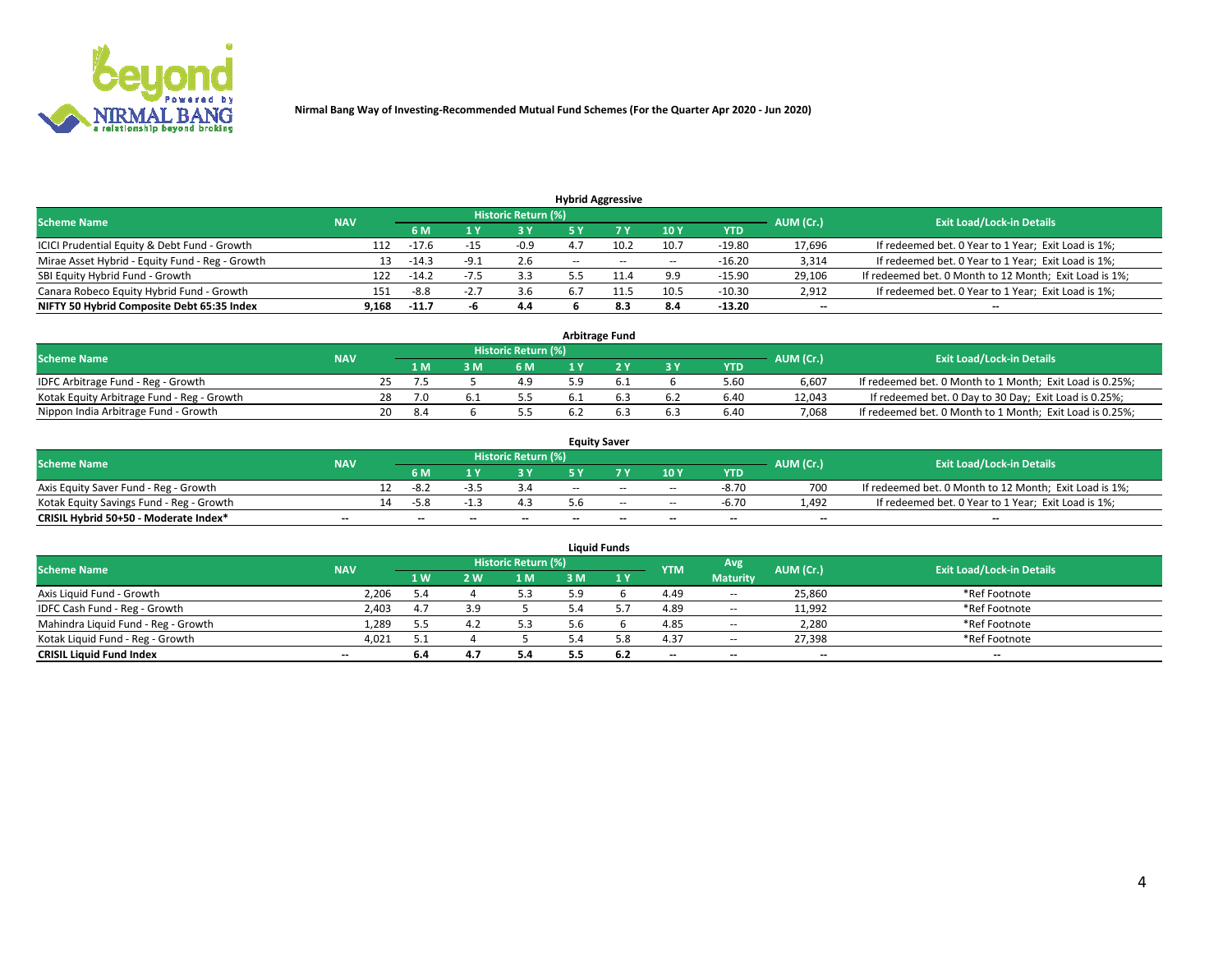

| <b>Ultra Short Fund</b>                       |            |      |     |                     |       |        |            |                 |                          |                                  |  |  |  |  |
|-----------------------------------------------|------------|------|-----|---------------------|-------|--------|------------|-----------------|--------------------------|----------------------------------|--|--|--|--|
| <b>Scheme Name</b>                            | <b>NAV</b> |      |     | Historic Return (%) |       |        | <b>YTM</b> | Avg             | AUM (Cr.)                | <b>Exit Load/Lock-in Details</b> |  |  |  |  |
|                                               |            | 1 M  | : M | 6 M                 |       | י פ    |            | <b>Maturity</b> |                          |                                  |  |  |  |  |
| IDFC Ultra Short Term Fund - Reg - Growth     |            | 8.   |     | 6.4                 |       | $- -$  | 5.87       | $\sim$          | 4.709                    | Nil                              |  |  |  |  |
| Sundaram Ultra Short Term Fund - Reg - Growth |            |      |     |                     | $- -$ | $\sim$ | 5.31       | 0.51            | 332                      | Nil                              |  |  |  |  |
| L&T Ultra Short Term Fund - Growth            | 33         | -8.1 |     | 6.3                 |       |        | 5.9        | $\sim$          | 1,616                    | Nil                              |  |  |  |  |
| <b>NIFTY Ultra Short Duration Debt Index</b>  | 4,092      | 8.0  | 6.6 | 6.5                 |       | 7.6    | $- -$      | $-$             | $\overline{\phantom{a}}$ | $- -$                            |  |  |  |  |

| <b>Money Market Fund</b>                         |            |     |     |                            |     |       |            |                          |                          |                                  |  |  |  |  |
|--------------------------------------------------|------------|-----|-----|----------------------------|-----|-------|------------|--------------------------|--------------------------|----------------------------------|--|--|--|--|
| <b>Scheme Name</b>                               | <b>NAV</b> |     |     | <b>Historic Return (%)</b> |     |       | <b>YTM</b> | Avg                      | AUM (Cr.)                | <b>Exit Load/Lock-in Details</b> |  |  |  |  |
|                                                  |            | 1 M | 3 M | 6 M                        |     |       |            | <b>Maturity</b>          |                          |                                  |  |  |  |  |
| Aditya Birla Sun Life Money Manager Fund - Reg - | 272        | 8.9 |     | 6.9                        |     |       | 6.57       | $\overline{\phantom{a}}$ | 8,222                    | Nil                              |  |  |  |  |
| Growth                                           |            |     |     |                            |     |       |            |                          |                          |                                  |  |  |  |  |
| Nippon India Money Market Fund - Growth          | 3,059      | 8.8 |     | 6.5                        |     |       | 6.22       | $- -$                    | 4.136                    | Nil                              |  |  |  |  |
| <b>CRISIL Liquid Fund Index</b>                  | $-$        | 5.4 |     | 5.6                        | 6.2 | $- -$ | $-$        | $\overline{\phantom{a}}$ | $\overline{\phantom{a}}$ | $-$                              |  |  |  |  |

| <b>Short Term Fund</b>                          |            |     |      |      |                     |      |           |            |                 |           |                                  |  |  |  |
|-------------------------------------------------|------------|-----|------|------|---------------------|------|-----------|------------|-----------------|-----------|----------------------------------|--|--|--|
| <b>Scheme Name</b>                              | <b>NAV</b> |     |      |      | Historic Return (%) |      |           | <b>YTM</b> | Avg             | AUM (Cr.) | <b>Exit Load/Lock-in Details</b> |  |  |  |
|                                                 |            |     | 1 M  | з м' | 6 M                 |      | <b>3Y</b> |            | <b>Maturity</b> |           |                                  |  |  |  |
| Axis Short Term Fund - Growth                   |            | 22  | 21.5 |      | 8.6                 | 10.1 |           | 6.92       | $\sim$          | 5,560     |                                  |  |  |  |
| HDFC Short Term Debt Fund - Growth              |            | 23  | 20.0 | 5.b  | 8.4                 |      |           | 7.48       | $\sim$          | 11,000    |                                  |  |  |  |
| IDFC Bond Fund - Short Term Plan - Reg - Growth |            | 42  | 19.3 | 6.6  |                     |      |           | 6.52       | $\sim$          | 11.459    | Nil                              |  |  |  |
| Kotak Bond Short Term Fund - Reg - Growth       |            | 39  | 24.5 | 8.   | 8.7                 | 10.3 | . b       | 7.04       | $\sim$          | 9,928     | Nil                              |  |  |  |
| L&T Short Term Bond Fund - Reg - Growth         |            | 20. | 24.7 | 10.4 | 9.4                 | 10.5 | ם ד       | 6.29       | $\sim$          | 4,422     | Nil                              |  |  |  |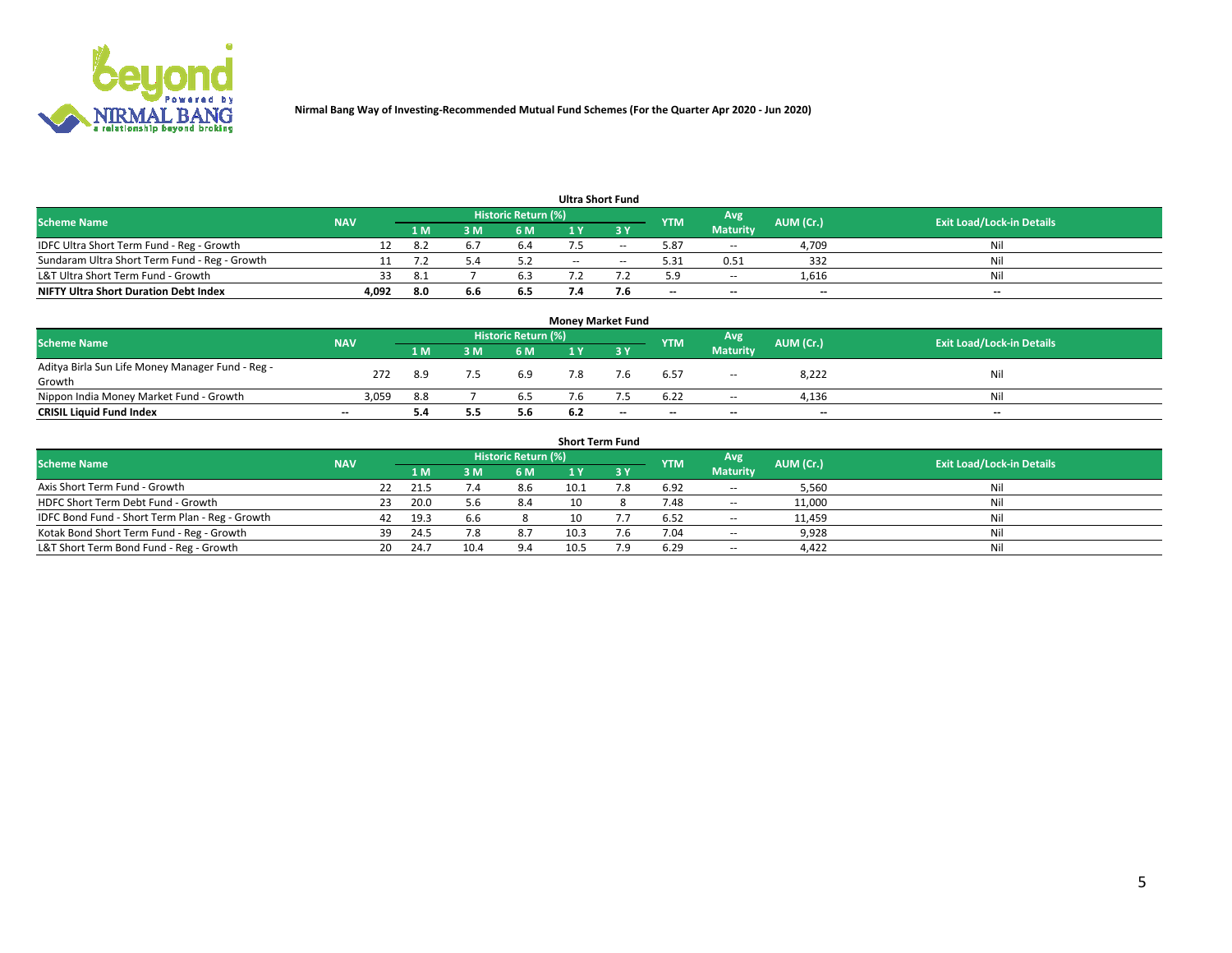

| <b>Low Duration Fund</b>                  |            |      |     |                     |  |  |            |                 |           |                                  |  |  |  |  |
|-------------------------------------------|------------|------|-----|---------------------|--|--|------------|-----------------|-----------|----------------------------------|--|--|--|--|
| <b>Scheme Name</b>                        | <b>NAV</b> |      |     | Historic Return (%) |  |  | <b>YTM</b> | Avg             | AUM (Cr.) | <b>Exit Load/Lock-in Details</b> |  |  |  |  |
|                                           |            | 1 M  | 3 M | 6 M                 |  |  |            | <b>Maturity</b> |           |                                  |  |  |  |  |
| Axis Treasury Advantage Fund - Growth     | 2.272      | 10.5 |     |                     |  |  | 6.52       | $\sim$          | 4.625     | Nil                              |  |  |  |  |
| Canara Robeco Savings Fund - Reg - Growth |            | 10.9 |     | b.4                 |  |  |            | $\sim$          | 889       | Nil                              |  |  |  |  |
| IDFC Low Duration Fund - Reg - Growth     | 29         | 12.0 |     |                     |  |  | 5.93       | $\sim$          | 4.045     | Nil                              |  |  |  |  |

| <b>Banking &amp; PSU Bond Funds</b>            |            |      |     |                     |      |     |            |                 |           |                                  |  |  |  |
|------------------------------------------------|------------|------|-----|---------------------|------|-----|------------|-----------------|-----------|----------------------------------|--|--|--|
| <b>Scheme Name</b>                             | <b>NAV</b> |      |     | Historic Return (%) |      |     | <b>YTM</b> | Avg             | AUM (Cr.) | <b>Exit Load/Lock-in Details</b> |  |  |  |
|                                                |            | 1 M  | 3 M | 6 M                 |      |     |            | <b>Maturity</b> |           |                                  |  |  |  |
| Axis Banking & PSU Debt Fund - Growth          | 1.931      | 20.5 |     | 7.8                 | 10.6 | 8.6 | 6.50       | $\sim$          | 13.709    | Nil                              |  |  |  |
| Kotak Banking and PSU Debt Fund - Reg - Growth |            | 26.0 |     | 9.1                 | 11.4 | 8.4 | 6.79       | $\sim$          | 5.528     | Nil                              |  |  |  |
| IDFC Banking & PSU Debt Fund - Reg - Growth    | 18         | 24.6 |     | 9.3                 |      |     | 6.52       | $\sim$          | 13,956    | Nil                              |  |  |  |

| <b>Corporate Bond Funds</b>                         |            |      |      |                     |      |     |            |                          |           |                                                         |  |  |  |  |
|-----------------------------------------------------|------------|------|------|---------------------|------|-----|------------|--------------------------|-----------|---------------------------------------------------------|--|--|--|--|
| <b>Scheme Name</b>                                  | <b>NAV</b> |      |      | Historic Return (%) |      |     | <b>YTM</b> | Avg                      | AUM (Cr.) | <b>Exit Load/Lock-in Details</b>                        |  |  |  |  |
|                                                     |            | 1 M. | የ M  | 6 M                 |      |     |            | <b>Maturity</b>          |           |                                                         |  |  |  |  |
| ICICI Prudential Corporate Bond Fund - Reg - Growth |            | 26.0 |      | 8.9                 | 10.2 | 7.9 | 6.98       | $- -$                    | 11,860    | Nil                                                     |  |  |  |  |
| L&T Triple Ace Bond Fund - Reg - Growth             | 54.        | 55.7 | 11.4 | 14                  | 15.9 |     | 7.16       | $\sim$                   | 3.314     | If redeemed bet. 0 Month to 3 Month; Exit Load is 0.5%; |  |  |  |  |
| Kotak Corporate Bond Fund - Std - Growth            | 2,714      | 14.8 | 5.6  | 7.2                 |      |     | 6.49       | $\overline{\phantom{a}}$ | 4,032     | Nil                                                     |  |  |  |  |

| <b>Credit Risk Fund</b>                           |            |    |         |         |                            |      |     |            |                 |           |                                                           |  |  |
|---------------------------------------------------|------------|----|---------|---------|----------------------------|------|-----|------------|-----------------|-----------|-----------------------------------------------------------|--|--|
| <b>Scheme Name</b>                                | <b>NAV</b> |    |         |         | <b>Historic Return (%)</b> |      |     | <b>YTM</b> | Avg             | AUM (Cr.) | <b>Exit Load/Lock-in Details</b>                          |  |  |
|                                                   |            |    | 1 M     |         | 6 M                        |      | 8 V |            | <b>Maturity</b> |           |                                                           |  |  |
| <b>ICICI Prudential Credit Risk Fund - Growth</b> |            |    | 1.9     | 0.7     |                            | 8.7  |     | 9.38       | $- -$           | 7,956     | If redeemed bet. 0 Year to 1 Year; Exit Load is 1%;       |  |  |
| Kotak Credit Risk Fund - Reg - Growth             |            | 22 | $-15.9$ | $-10.5$ | 0.2                        |      |     | 8.76       | $\sim$          | 2,662     | If redeemed bet. 0 Year to 1 Year; Exit Load is 1%;       |  |  |
|                                                   |            |    |         |         |                            |      |     |            |                 |           | If redeemed bet. 0 Month to 12 Month; Exit Load is 3%; If |  |  |
| SBI Credit Risk Fund - Growth                     |            |    | $-3.0$  | $-0.9$  |                            | .6.b |     | 8.77       | $- -$           | 4,149     | redeemed bet. 12 Month to 24 Month; Exit Load is 1.5%; If |  |  |
|                                                   |            |    |         |         |                            |      |     |            |                 |           | redeemed bet. 24 Month to 36 Month; Exit Load is 0.75%;   |  |  |